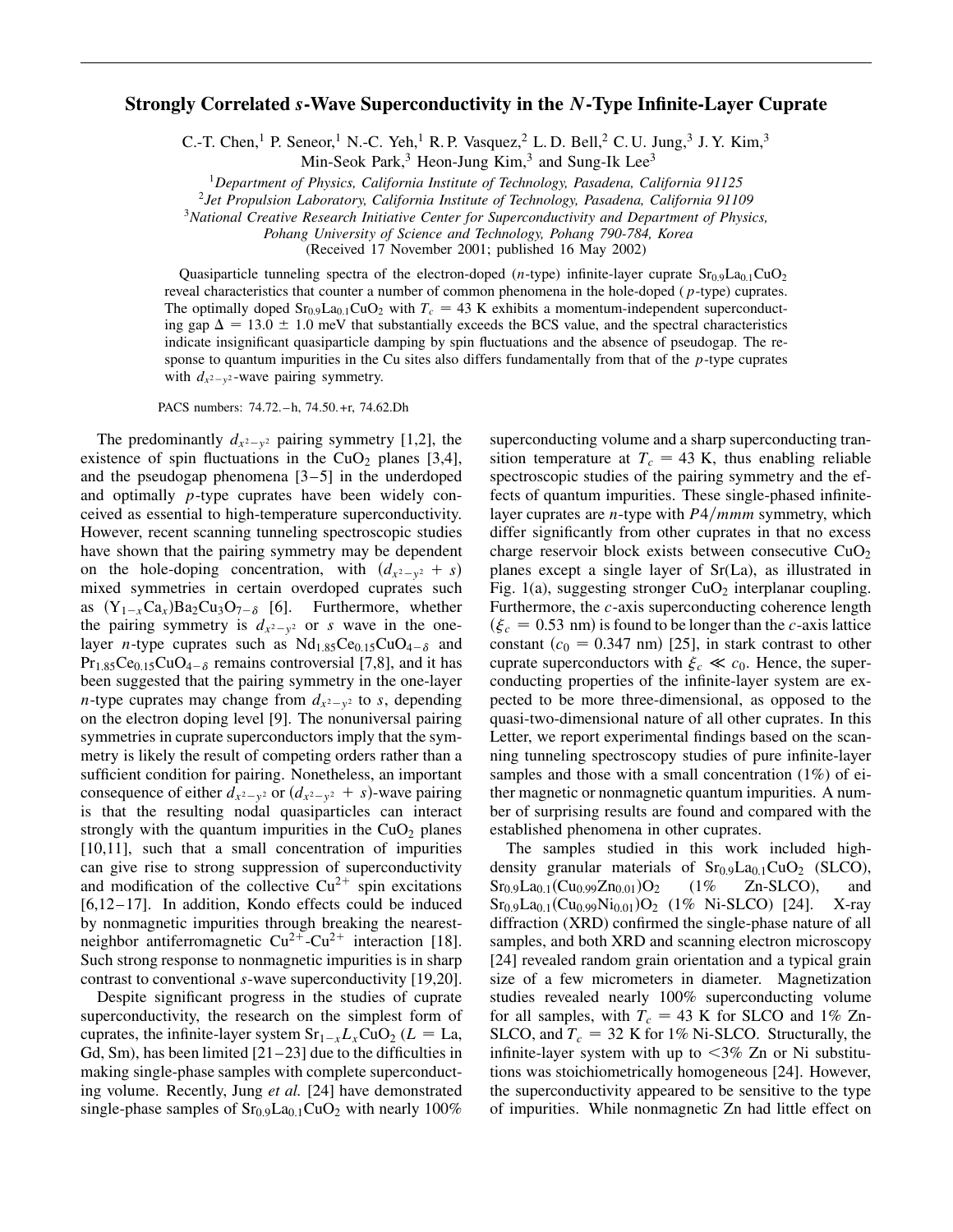

FIG. 1. (a) Comparison of the structure of the infinite-layer system  $Sr_{1-x}L_xCuO_2$  ( $L = La$ , Gd, Sm), with those of the onelayer  $p$ -type ( $\hat{T}$ -phase) and one-layer  $n$ -type ( $T'$ -phase) cuprates. (b) A representative surface topography of an area of SLCO with subnanometer flatness. The typical area with atomic-scale flatness where most tunneling spectra were taken was greater than (20 nm  $\times$  20 nm), and the work function of the spectra was  $0.1 \sim 1$  eV. (c) A zoom-out view of the region shown in part (b) (indicated by the dashed box) over an area (49 nm  $\times$  40 nm). Also shown in the lower left corner is a grain boundary.

 $T_c$  for up to 3% concentration, strong suppression of  $T_c$ already occurred with 1% Ni, and nearly complete suppression of  $T_c$  was reached with only 2% Ni [24]. Thus, the global response of SLCO to impurities appeared different from that in the  $p$ -type cuprates  $[6,12-17]$  and was similar to that in conventional superconductors [19,20].

Quasiparticle tunneling spectra were taken using a lowtemperature scanning tunneling microscope on hundreds of randomly oriented grains for the three different infinitelayer samples, so that a range of different quasiparticle momenta relative to the crystalline axes of the local grains could be sampled. The sample surface was prepared according to the chemical etching method described elsewhere [26], and a nearly stoichiometric surface with no discernible chemical residue was confirmed with the x-ray photoemission spectroscopy [26]. A typical surface topography of the pure SLCO sample for our spectroscopic studies with subnanometer flatness is exemplified in the left panel of Fig. 1(b), and a zoom-out view of this area is illustrated in Fig. 1(c). Confirming the local flatness for the tunneling spectra was to ensure that the average momentum of the incident quasiparticles relative to the crystalline axes of a grain was well defined. A set of representative differential conductance  $\left(\frac{dI}{dV}\right)$  vs biased voltage  $(V)$ spectra for such a flat area is given in Fig. 2(a). In general, all spectral characteristics revealed long-range  $($ >50 nm)



FIG. 2. (a) Representative *dIdV* vs *V* quasiparticle spectra of SLCO taken at 4.2 K. The curves correspond to spectra taken at  $\sim$ 1.5 nm equally spaced locations within one grain and have been displaced vertically for clarity except the lowest curve. Left inset: a typical spectrum taken at  $4.2 \text{ K}$  (solid line) compared with the corresponding high-voltage background (dashed line). Right inset: comparison of a typical spectrum taken at 4.2 K with one taken slightly above  $\overline{T_c}$ . (b) A spectrum normalized relative to the high-voltage background given in the left inset of (a), together with a BCS theoretical curve for the normalized DOS at  $(T/T_c) = 0.1$  and a corresponding *c*-axis tunneling spectrum for a pure  $d_{x^2-y^2}$ -wave superconductor (thin solid line). Left inset: a normalized *c*-axis tunneling spectrum of an optimally doped YBa<sub>2</sub>Cu<sub>3</sub>O<sub>7- $\delta$ </sub> ( $T_c$  = 92.5  $\pm$  0.5 K). Right inset: a typical spectrum for the 1% Zn-SLCO sample taken at 4.2 K.

spatial homogeneity within each grain and small variations in the superconducting gap value ( $\Delta = 13.0 \pm 1.0$  meV) from one grain to another. Here  $(2\Delta/e)$  was defined as the conductance peak-to-peak separation in the spectra. This observation was in sharp contrast to our previous findings of strongly momentum-dependent spectra in the *p*-type cuprates with  $d_{x^2-y^2}$  pairing symmetry [6]. The absence of the zero bias conductance peak (ZBCP) [6], known as a hallmark for unconventional pairing symmetry, for over 1000 spectra provided additional support for a fully gapped Fermi surface.

Despite suggestive evidence for *s*-wave pairing symmetry, the unusually large ratio of  $(2\Delta/k_B T_c) \approx 7.0$  as compared with the BCS ratio of 3.5 was indicative of strong coupling effects. Moreover, the commonly observed "satellite features" in the quasiparticle spectra of *p*-type cuprate superconductors [6], as exemplified in the left inset of Fig. 2(b), were invisible in SLCO. The satellite features in *p*-type cuprates were associated with quasiparticle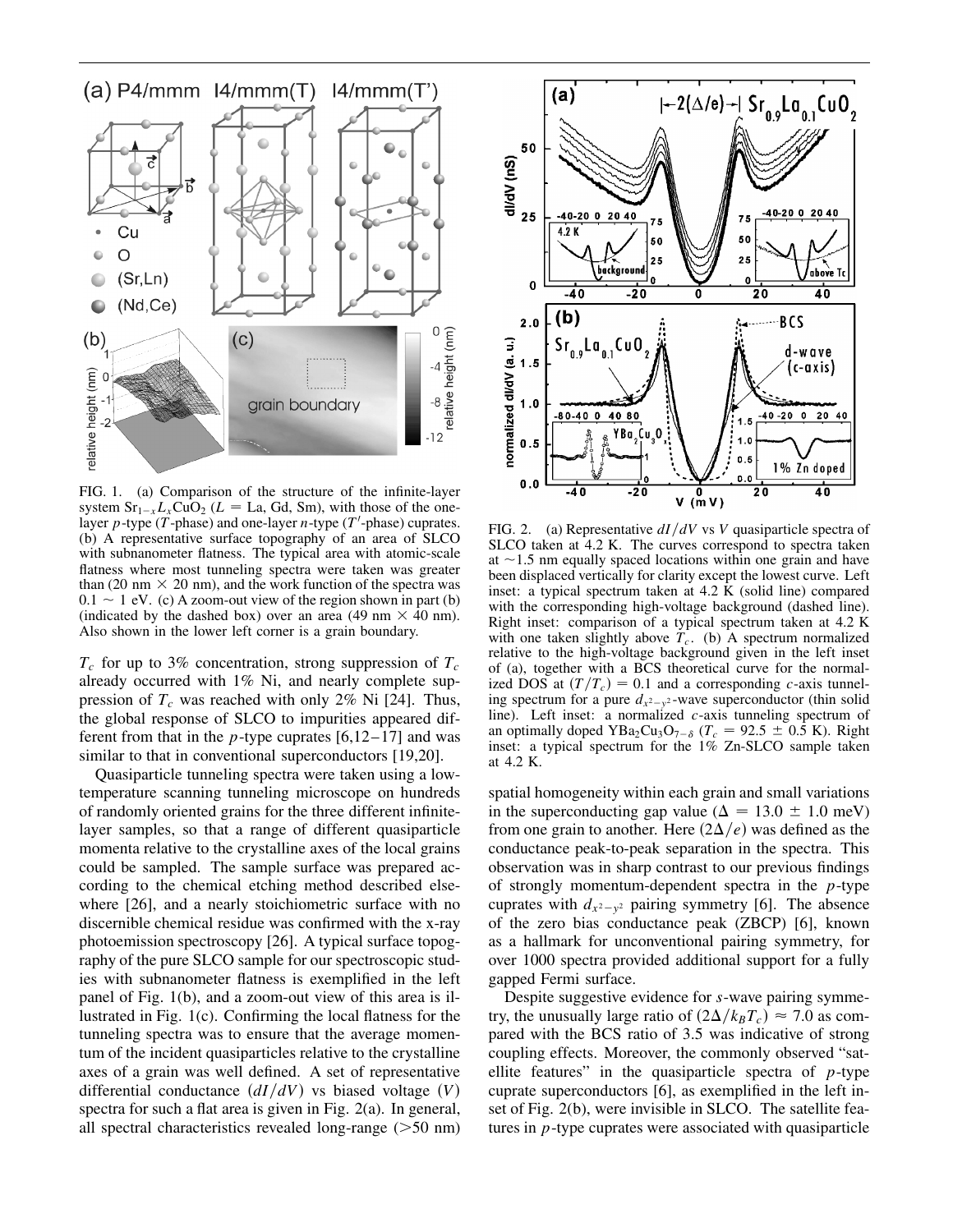damping by many-body interactions such as the collective spin excitations [6,27,28]. Thus, the absence of satellite features in SLCO is consistent with weakened spin fluctuations as the result of diluted antiferromagnetic coupling due to the presence of  $Cu^{1+}$  introduced by electron doping. In addition,  $\Delta$  was found to completely vanish above *Tc*, with no apparent energy scale associated with any depression of the density of states (DOS) at  $T > T_c$ , as shown in the right inset of Fig. 2(a), and the tunneling spectra were nearly temperature independent from just above  $T_c$  to  $\sim$ 110 K. The absence of any spectroscopic pseudogap in the *n*-type infinite-layer system was distinctly different from the findings in optimally doped and underdoped *p*-type cuprates [5] and was independently verified by the NMR studies on similar samples [29].

By normalizing a typical spectrum in Fig. 2(a) relative to the background conductance shown in the left inset of Fig. 2(a), we compared the quasiparticle DOS of SLCO with the BCS theoretical curve, as illustrated in Fig. 2(b). The spectral weight of SLCO for quasiparticle energies at  $|E| \geq \Delta$  was smaller than the BCS prediction, whereas additional DOS appeared for  $|E| < \Delta$  and the DOS approached 0 at the Fermi level (i.e.,  $V = 0$ ). Such behavior cannot be accounted for by the simple inclusion of disorder in the BCS weak-coupling limit, because the latter would have only broadened the width of the conductance peaks and also increased the DOS near  $V = 0$  substantially. The spectra also differed fundamentally from those of pure  $d_{x^2-y^2}$ -wave cuprates [6] because of the lack of discernible gap variations and of the absence of ZBCP in all spectra taken on random grain orientations. Even in a special case of *c*-axis tunneling,  $\frac{d^2I}{dV^2}|_{V\rightarrow 0^{\pm}}$  would have been a positive constant in a  $d_{x^2-y^2}$ -wave superconductor, as simulated by the thin solid line in Fig. 2(b), which is in contrast to the finding of  $\frac{d^2I}{dV^2}|_{V\to 0^{\pm}} = 0$  in SLCO. Interestingly, recent Knight shift data from NMR studies of similar SLCO samples have revealed much smaller normal-state DOS at the Fermi level as compared with those of other cuprates [29], which corroborates the inapplicability of weak-coupling theory to SLCO. We therefore suggest strongly correlated *s*-wave pairing in the infinite-layer system based on the empirical findings of momentum-independent quasiparticle spectra, absence of ZBCP, and  $\frac{d^2I}{dV^2}|_{V\to 0} = 0$  for all grain orientations.

In the case of 1% Zn-SLCO, the spectral characteristics also revealed long-range spatial homogeneity in the spectra and a similar gap value ( $\Delta = 13.0 \pm 2.5$  meV) for randomly sampled areas in different grains, as exemplified in the right inset of Fig. 2(b). Given that the average separation among Zn impurities is  $\sim$  (1.8  $\times$  1.8  $\times$  $1.6$ ) nm<sup>3</sup>, our exhaustive spectral studies should have covered a significant number of Zn impurities. However, no significant local variations were found in the spectra of the 1% Zn-SLCO, which differed fundamentally from our observation of atomic-scale spectral variations in a  $YBa_2(Cu_{0.9934}Zn_{0.0026}Mg_{0.004})_3O_{6.9}$  single crystal near nonmagnetic Zn or Mg impurities using the same apparatus [6]. Nevertheless, the conductance peaks in 1% Zn-SLCO were significantly broadened relative to pure SLCO, with an increase in the DOS for  $|E| < \Delta$ , as shown in the right inset of Fig. 2(b). These features suggest that Zn impurities resulted in reduced quasiparticle lifetime while retaining  $T_c$ , similar to the response of conventional  $s$ -wave superconductors [19,20].

In contrast, two types of spectra were observed in 1% Ni-SLCO, as illustrated in Fig. 3(a). The majority spectra  $(>90\%)$  exhibited suppressed coherence peaks, large zero bias residual conductance, strong electron-hole spectral asymmetry, and gradual spatial evolution over a long range. In contrast, the minority spectra  $(<10\%)$  exhibited sharp spectral peaks, small zero bias conductance, and varying electron-hole spectral asymmetry over a short range  $(<1$  nm), as exemplified in the inset of Fig. 3(a) for two representative minority spectra. The significant spectral asymmetry implied different phase shifts in the electronlike and holelike quasiparticle states as the result of broken time-reversal symmetry [20,30], which may be responsible for the global suppression of the superconducting phase coherence and thus a reduction in  $T_c$ .

Assuming homogeneous Ni-impurity distributions, the average Ni-Ni separation would be  $d_{\text{Ni}} \sim 1.8$  nm in the *ab* plane and  $\sim$ 1.6 nm along the *c* axis in each grain. The impurity wave function with poor screening from the carriers would have extended over a coherence volume  $(\xi_{ab}^2 \xi_c)$  [20,30]. Given the coherence lengths  $\xi_{ab} \sim$ 4.8 nm and  $\xi_c \sim 0.53$  nm [25],  $\sim 30\%$  volume probability in each grain could be considered as under significantly weaker impurity influence. In the limit of completely random grain orientation in 1% Ni-SLCO, the STM studies of the grain surfaces would have  $\sim$ 20% probability for finding surface regions with weak impurity influence and spatial extension over a short range  $(\sim 0.5$  nm) along the *c* axis. This simple estimate is in reasonable agreement



FIG. 3. (a) Main panel: comparison of a normalized majority spectrum of 1% Ni-SLCO and that of pure SLCO at 4.2 K. The normalization was made relative to the background conductance shown by the dashed line in part (c). Inset: two minority spectra with different electron-hole asymmetry. (b) Spectral difference of the majority spectra relative to that of the pure SLCO. (c) A series of spectra taken on the same grain of 1% Ni-SLCO at  $\sim$ 3 nm apart. The conductance of all curves except the lowest one has been displaced up for clarity.